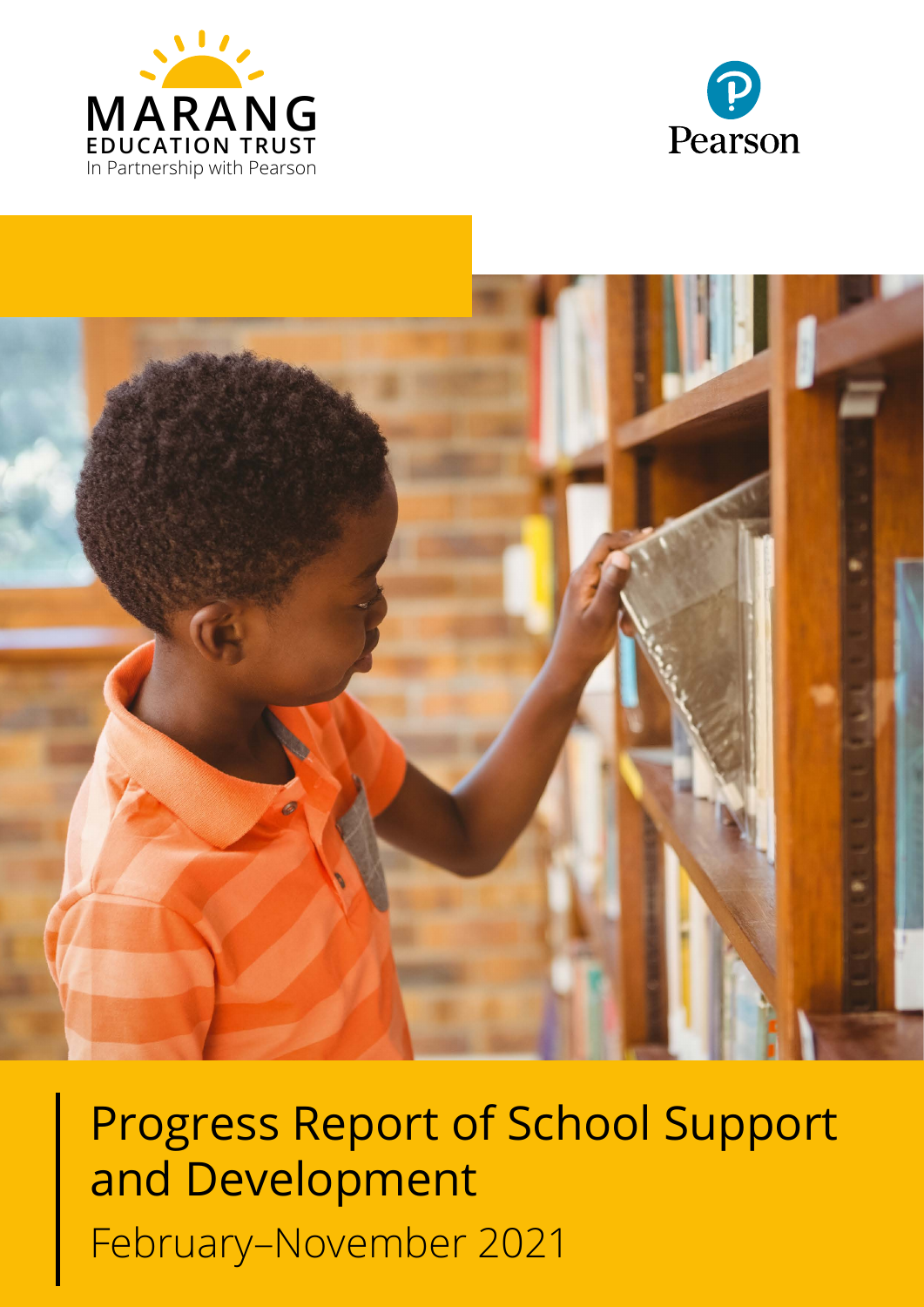#### 2 Progress Report of School Support and Development

## Introduction

This report provides an overview of progress as a consequence of support provided to 84 schools based in six districts across six provinces. A summary of the support provided to the schools is presented and the impact of the partnership is outlined by mapping the progress that has been achieved across the 84 schools during the period under review.

PMET acknowledges the support of the District Directors and officials in each of the districts whom PMET reports on a quarterly basis. This formal engagement, as well as various informal interactions, provide a solid basis for opportunities towards larger scale implementation of learnings beyond the PMET partner schools. This drive for sustainability is a primary goal in 2022, the last year of implementation in this second round of programme implementation (2019-2022).

The findings herein have been generated through a rigorous data collection process that included unstructured interviews, focus groups, observation and document analysis. Quantitative and qualitative data was captured on a weekly basis by facilitators who are in the field visiting schools. The quantitative data was captured and analysed using excel, while qualitative data was captured in a monitoring and evaluation tool and subjected to content analysis to allow for district level findings to be converted to findings across 84 schools.



Categories of partnering schools

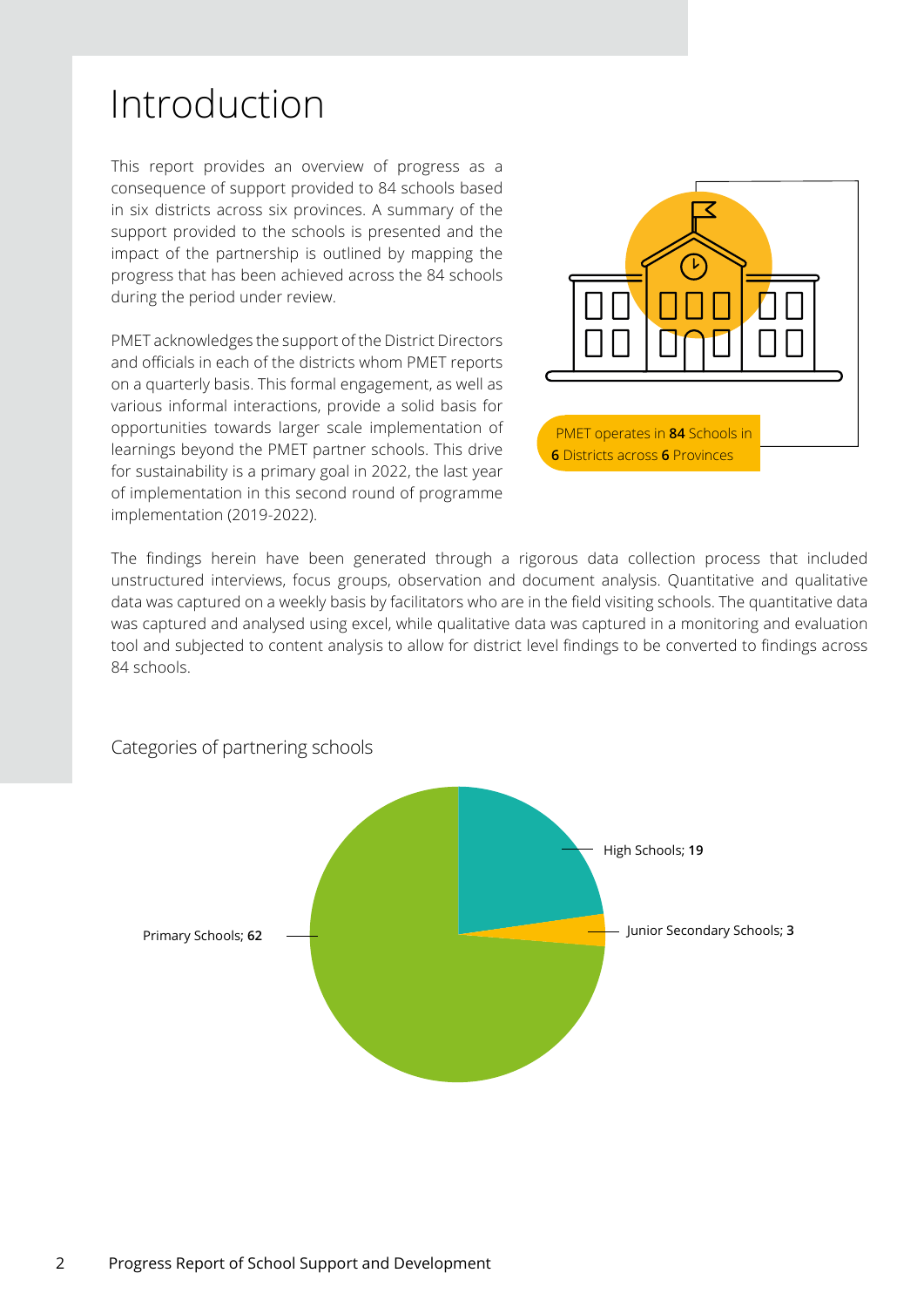# Support Provided In 2021

The PMET team provided on-site and remote support to principals, deputy principals, departmental heads and teachers. The form of support provided was determined by the specific needs of each school, which were monitored rigorously from one contact session to the next. The participatory action research approach adopted ensured that all educators' needs were acknowledged since facilitators reflect deeply on developments within the school on an ongoing basis, and design interventions accordingly.

471 school visits were conducted across 84 schools from February to November 2021. This implies an average of approximately 6 visits to each school over a 10 month period. Given that PMET does not visit schools during school holidays and over assessment periods, this essentially equates to a one day visit once every 5-8 weeks. However, the emphasis is not necessarily on how often the school is visited, but on the quality and depth of support that is provided on the occasion of the visit.



#### Support Interventions across participants

"Contacts" refer to interactions with individuals, small groups and the whole staff. This was recorded based on records of attendance at meetings and workshops. The pie graph illustrates the number of contact sessions that were held with various participants from February to November in 2021.

When reflecting on contacts, it is evident that teachers were prioritised as participants in support interventions. This is expected given that teachers are generally in the majority on the staff establishment at schools. Another reason is that concerted effort was invested in working with teachers to get teaching and learning back on track after the huge setback experienced in 2020 as a consequence of Covid-19. Given PMET's mandate of supporting schools towards providing quality education, it is crucial that teachers remain the primary participant in support and development initiatives.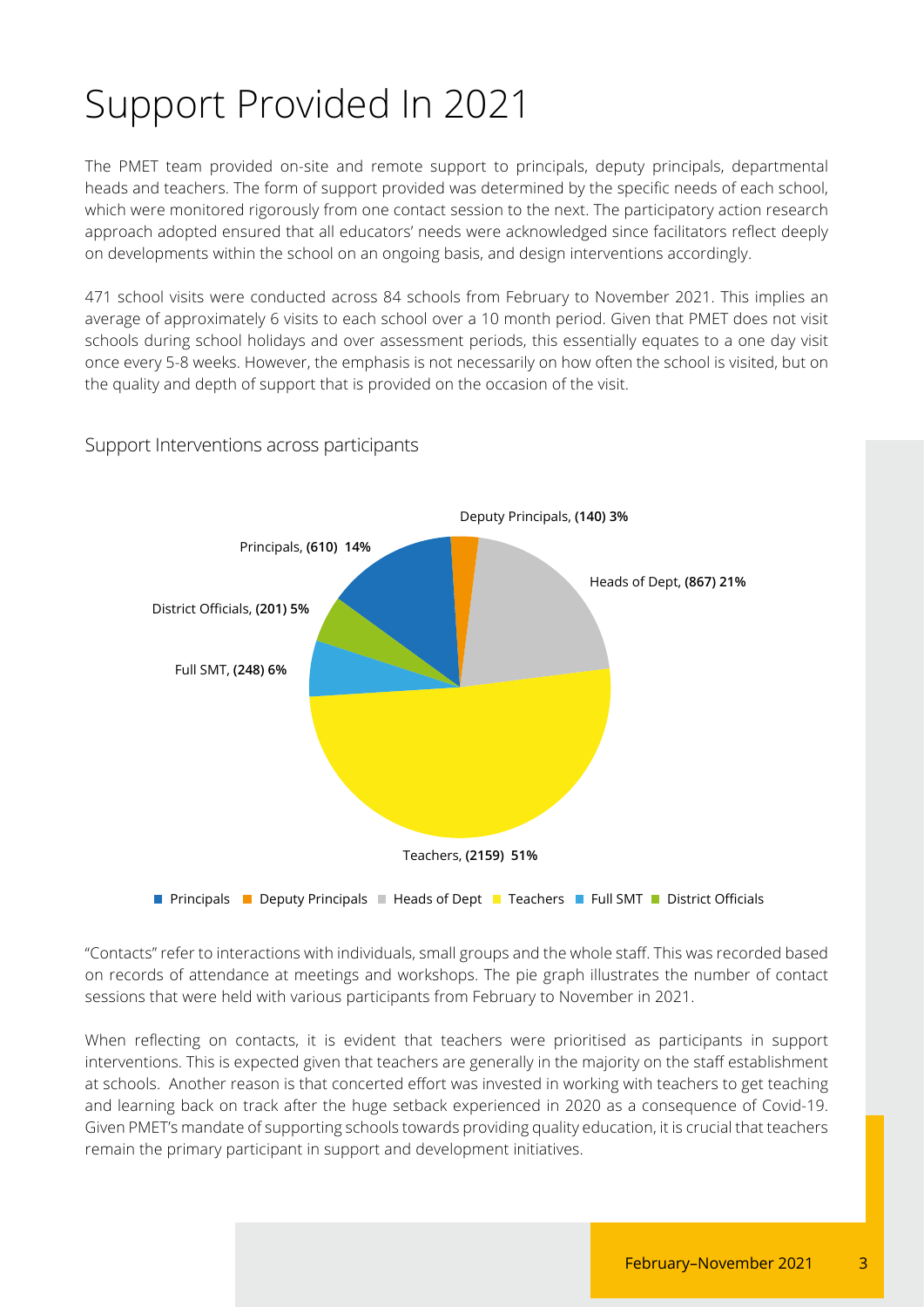This focus on curriculum delivery and functional curriculum management is reiterated by the fact that teachers and heads of department together account for more than 72% of the total support interventions over the 10 month period.

610 sessions were held with principals who are regarded as central to the delivery of quality teaching and learning in the school. Principals required ongoing intensive support as leaders and managers. They were expected to navigate the impact of Covid-19 on various aspects of schooling within and beyond the classroom. PMET's mandate to enhance leadership and management as a key element of organisation development therefore remained fundamental. The graphic below illustrates how support was grounded in the understanding that effective curriculum management ensures quality curriculum delivery, leading to improved learner performance.



**Curriculum Management drives learner performance**

Support to principals, SMTs, deputy principals and heads of departments thus focused on curriculum management. Curriculum delivery was driven through support interventions involving teachers who are at the chalk-face in schools and classrooms. The programme of support in 2021 focused on content coverage in order to catch up on all that was lost in 2020. Although teachers required intensive support with both content and pedagogy, the latter was prioritised, with a focus on enhancing the teaching and learning process and practices.

The pie graph (page 3) illustrates that contact with the full SMT and district officials has been few. It has been difficult to work with the full SMT in most schools, primarily as a result of lack of availability given teaching demands as a consequence of rotational time tables. The contact with district officials, which focuses on sharing and liaising, remained minimal in 2021, as supporting district offices is not a primary focus of PMET's work.

All support interventions were geared towards knowledge and skills development, facilitating implementation of what has been shared over the last three years, and enhancing accountability to self, the school community and the district office. Support interventions varied and were determined by whether onsite or remote support had to be provided given the impact of Covid-19 on school closures and infection rates in areas. The table below represents the various forms of support that PMET provided.



**Forms of support provided**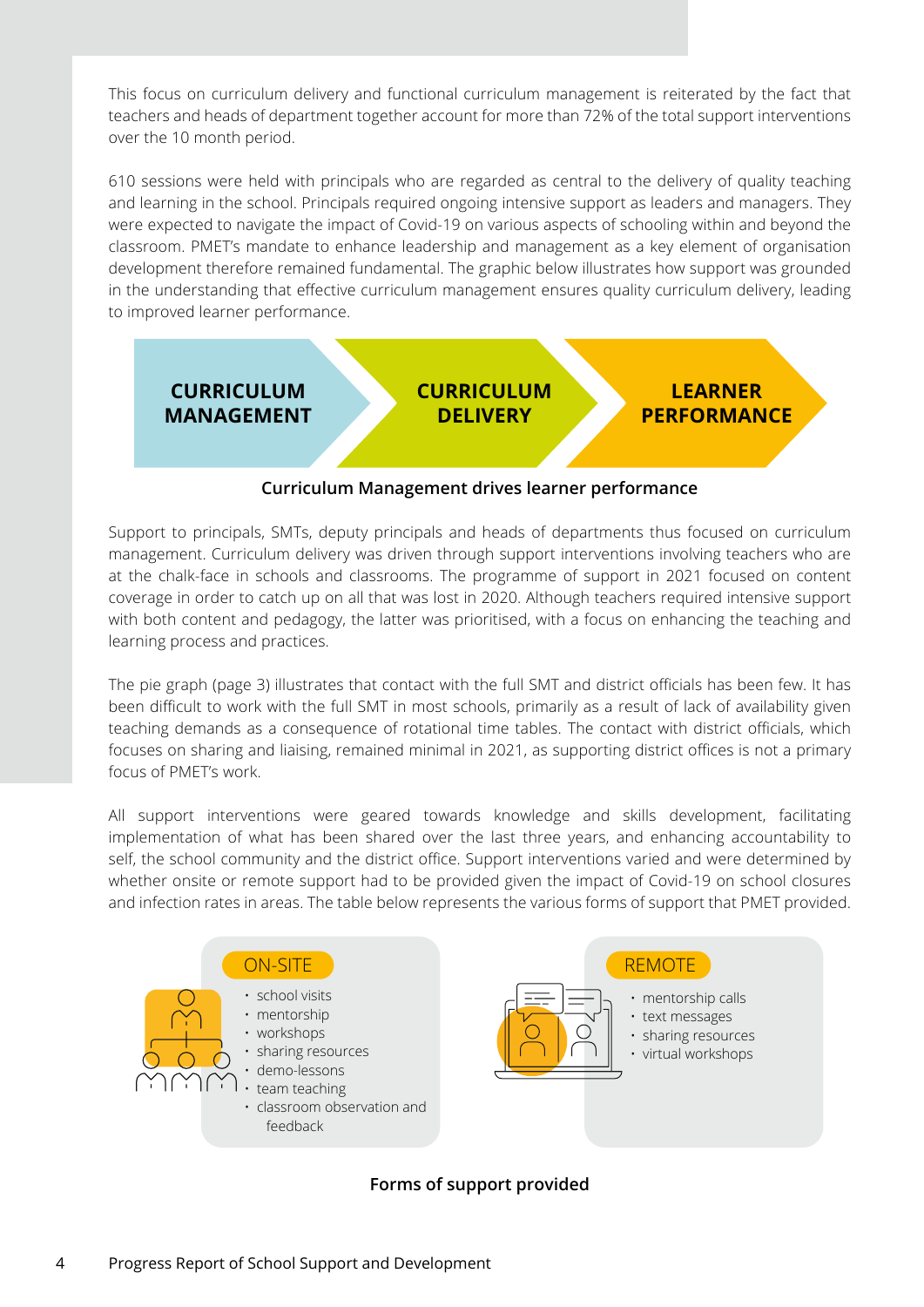The graph below outlines the various forms of support that were provided to schools across the six districts.

Number of Support Sessions



Workshops remained a necessary intervention during 2021 since this is how fundamental knowledge and skills are first introduced to selected groups or the whole staff in the school. 191 workshops were conducted, focusing on lesson preparation, reading-centred method, curriculum differentiation and mathematics content. Mathematics content workshops targeted topics in the CAPS curriculum that learners are struggling to understand. Virtual workshops were less popular because face-to-face sessions were possible given the relaxation of Covid-19 regulations. It is important to note that although workshops were necessary as a knowledge initiation space, the follow-up support in the form of mentorship was essential.

The findings of the research conducted during this period illustrate that on-site mentorship sessions for teachers and SMTs were conducted more often than any other form of support (1041 Sessions). These sessions focused on the professional development of individuals and small groups. When added to the mentorship calls, whether face-to-face or as a "tele consult", almost 2000 guided, critical, courageous conversations took place between PMET facilitators and various role players in the school.

Implementation of practices encouraged by PMET was monitored through classroom-based support where a total of 356 follow-up sessions were recorded. These follow-up sessions included demonstration lessons, team teaching and classroom observations. The latter incorporates a pre-discussion and the provision of constructive and supportive feedback, employing a reflective approach with teachers who volunteer to participate. This aspect of PMET support is regarded as crucial because the classroom is regarded as the "implementation space", where learner-centred teaching, the reading-centred-method, effective use of LTSMs, quality assessment and lesson preparation is expected - this is where the impact of PMET support is monitored and measured. Although it is a challenging terrain to navigate, once sufficient trust is established it is easy for facilitators to step into classrooms, to observe teachers in action, and to provide feedback and direct support to ensure that quality teaching and learning is taking place.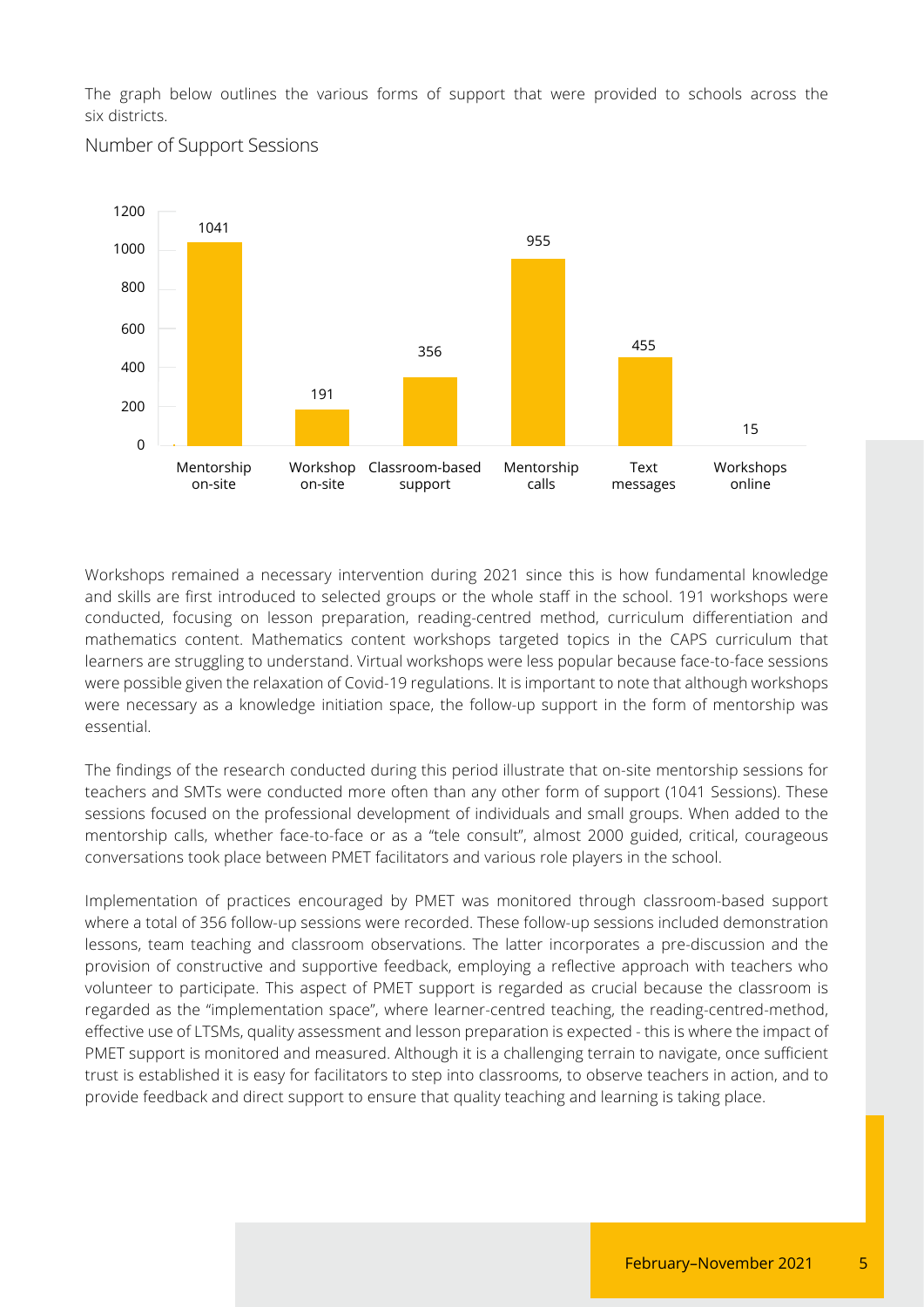Mentorship calls (955) and text messages (455) were employed when school visits were impeded as a consequence of Covid-19 infections at the school or in the school community. These support options also allowed for a quick "check-in" with principals and teachers in between on-site visits.

It is clear that workshops, mentorship and classroom-based support encompassed the kernel of practice of PMET facilitators. The support focused on areas that were determined by the developmental needs that emerged within the school. Although the baseline study conducted in 2019 provided clear direction as regards support needs, the rigorous monitoring and evaluation process embedded in participatory action research ensured that participants' emerging needs were acknowledged and that support remained relevant and appropriate.

The content focus of the support provided is outlined below. Whether in workshops, mentorship sessions or in the classroom, specific content areas were concentrated on. These were determined by the needs that emerged in the baseline study which was conducted in 2019 and subsequent emerging needs as the schools were shaped and shifted by contextual shifts. What has remained consistent over the last three years are the broad categories where support has been required, namely, community factors, attitudes and relationships, teaching, learning and assessment, and leadership and management. These four categories have been found to function interdependently to impact on the school and a system with its mandate to provide quality education.





|--|

| <b>Focus of Support provided</b>     |                                                                                           |  |  |  |
|--------------------------------------|-------------------------------------------------------------------------------------------|--|--|--|
| <b>Community Factors</b>             |                                                                                           |  |  |  |
|                                      | Assistance to parents to support learning from home                                       |  |  |  |
|                                      | Involvement of sister Departments in learner support (e.g.<br>Dept of Social Development) |  |  |  |
|                                      |                                                                                           |  |  |  |
| <b>Attitudes &amp; Relationships</b> |                                                                                           |  |  |  |
| ✓                                    | Psycho-social support                                                                     |  |  |  |
| ✓                                    | Emotional well-being                                                                      |  |  |  |
| ✓                                    | Positive teacher relationships                                                            |  |  |  |
|                                      | Navigating the reality and impact of Covid-19                                             |  |  |  |

| <b>Teaching, Learning &amp; Assessment</b> |                            |  |
|--------------------------------------------|----------------------------|--|
|                                            | Lesson preparation         |  |
|                                            | Reading-centred method     |  |
| ✓                                          | Learner-centred teaching   |  |
|                                            | Effective use of LTSMs     |  |
|                                            | Assessment                 |  |
| ✓                                          | Classroom management       |  |
| ✓                                          | Maths content knowledge    |  |
|                                            | Curriculum differentiation |  |
|                                            | Content coverage           |  |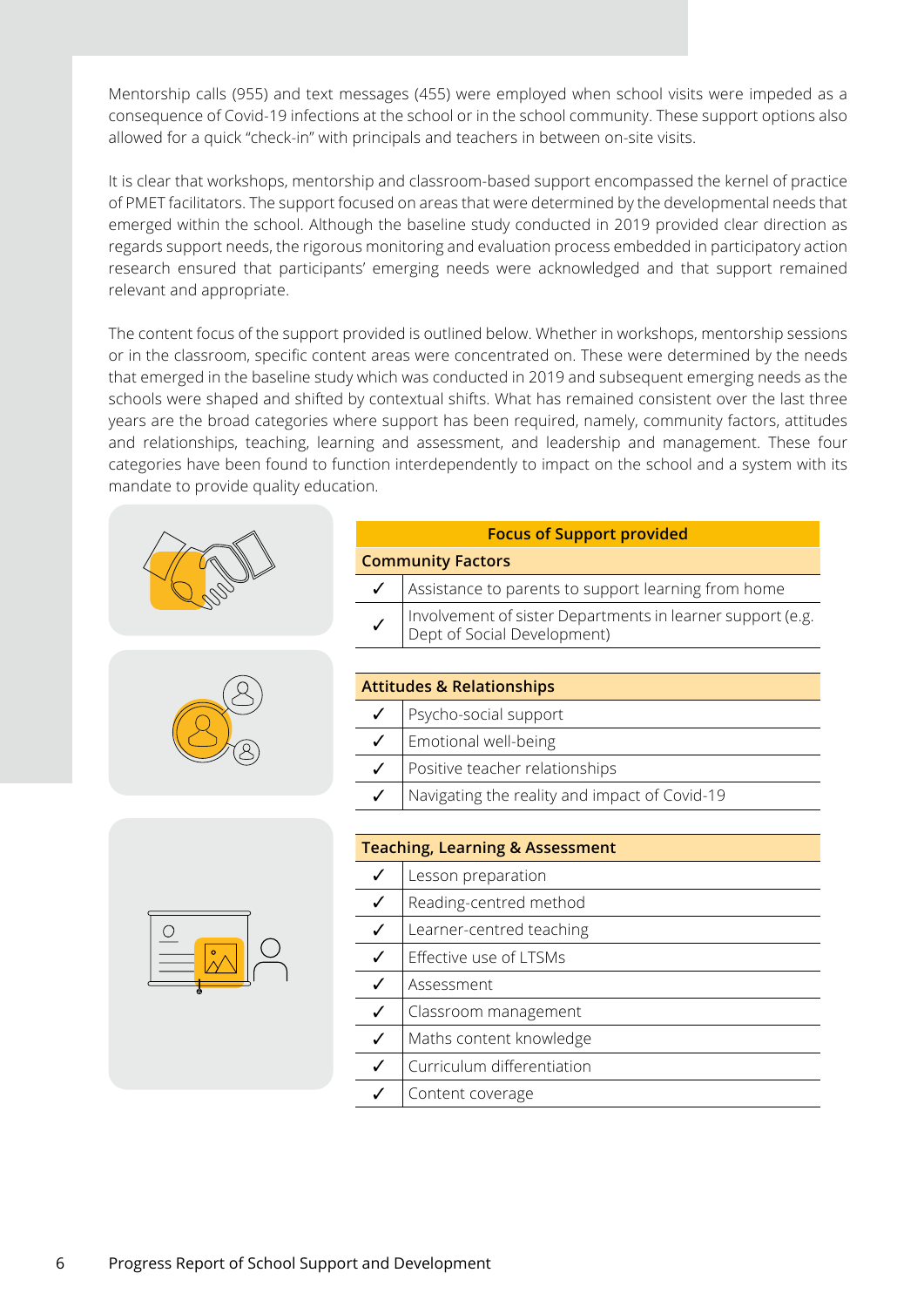|  | <b>Leadership &amp; Management</b>       |
|--|------------------------------------------|
|  | Communication within the school          |
|  | Leadership styles                        |
|  | Curriculum management                    |
|  | Policy review                            |
|  | Mediating roles & responsibilities (PAM) |
|  | Induction of new SMT members             |
|  | Moderation of assessment tasks           |

Although teaching, learning and assessment and leadership and management remained priority focus areas, Covid-19 influenced participants' acknowledgement of the importance of the personal, and how emotional and social matters influence the professional and organisational domains as well. Educators and learners alike were more open to sharing and investing in themselves and their relationships with others. PMET facilitators played a crucial role in putting these aspects on the agenda for SMTs and teachers to address with compassion and commitment.

# Progress at the end of 2021

The sections that follow outline the trends in the perceived progress that has been made by the schools that have been supported by PMET since 2019. Emphasis is placed on the key focus areas of the partnership with PMET, namely community factors, attitudes and relationships, teaching, learning and assessment and leadership and management. Progress is reported only where most or all schools have indicated improvement in an area.

## Community Factors

#### Parent & Community Involvement

- Parents co-operate in the implementation of rotational time tables
- Meeting attendance by parents has improved
- Some parents are employed to assist with security, cleaning and the nutrition programme
- SGBs have been elected and have received training

#### Learner Support

- Nutrition programme is running well
- Social grants have been processed where needed

#### **Infrastructure**

• Security has been installed (gates, fencing, CCTV, alarm system, etc.)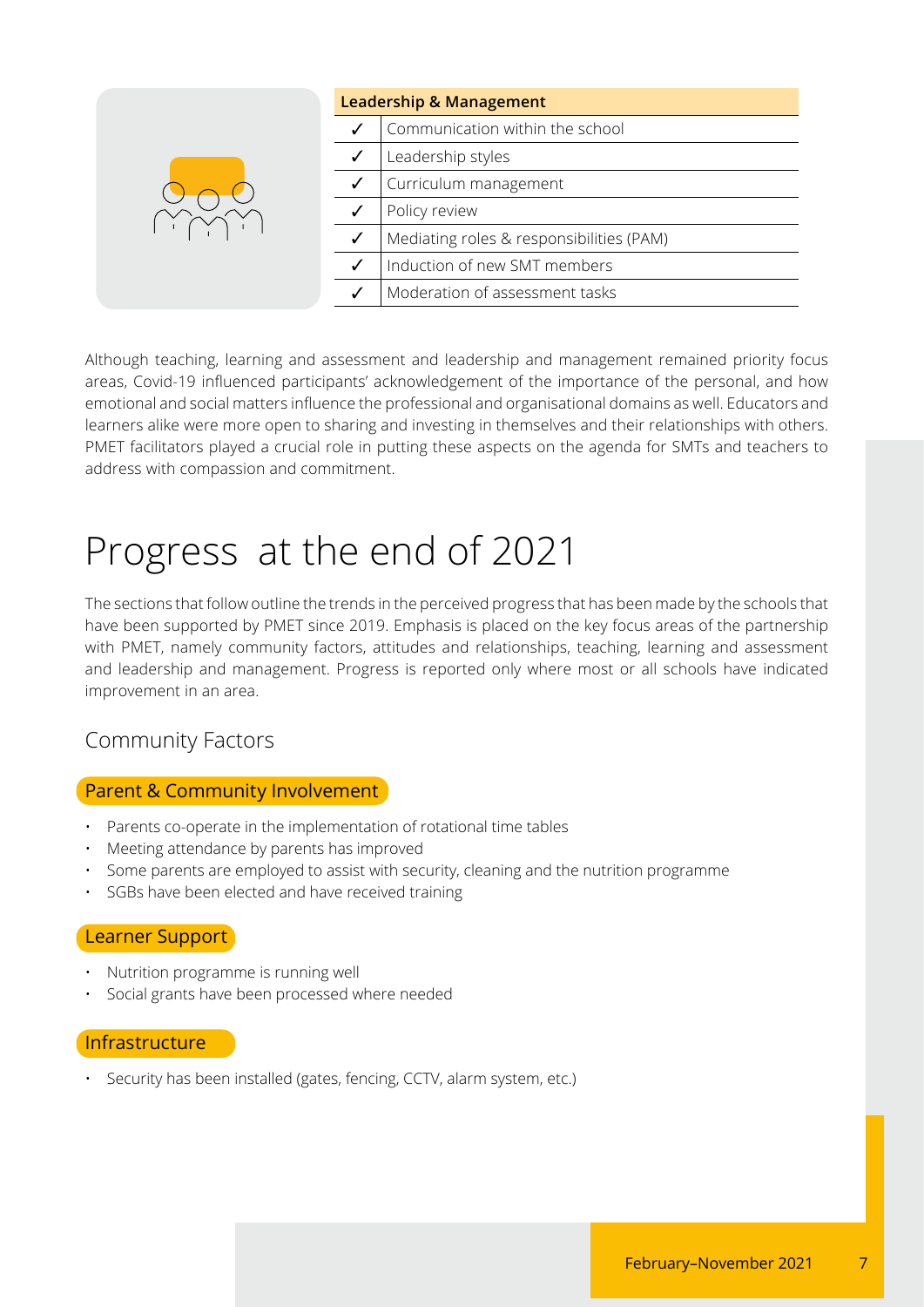The issues mentioned below did not emerge as significant findings in the analysis process, and so may be regarded as 'outliers'. They are however worthy of noting in this report.

WhatsApp was employed in most schools in only one of the six districts to ensure *communication with parents*. Parents also played an important role in resolving challenges related to learner transport by engaging with drivers to ensure rotational time tables were accommodated, Covid-19 protocols were adhreed to in vehicles, and late-coming was reduced. Three districts reported *partnerships with SAPS*, which assisted in dealing with matters that impacted on the provision of quality teaching and learning. Given the context of poverty in rural schools, organising support within schools and communities remains complex; however, two districts reported that *uniforms and food parcels* were sourced with support from local businesses, and grade 7 learners donated uniforms to those still in attendance at the school. Three districts reported improvements in *ablution facilities and wifi* access for staff members and lastly, although security was noted to have improved in most schools, two districts reported a lack of effective security measures in schools.

### Attitudes & Relationships

#### Emotional Well-being

- Anxiety around Covid-19 has settled
- SMTs are acknowledging the importance of EWB
- Vulnerable learners are being identified to receive support

#### Relationships

- SMTs and teachers are engaging more positively
- Improved professional relations and teamwork is evident
- Teacher-learner relationships are good

#### Teaching & Learning Environment

- Positive culture of teaching and learning is apparent
- School and classroom spaces generally feel safe

#### **Attendance**

- Learner attendance has improved
- Late-coming has decreased

The progress outlined above is commendable, however it is worth mentioning that although huge gains are not as yet evident, the following aspects are shifting slowly within schools.

PMET has been promoting a "check-in" culture in schools which encourages openness and ease with *sharing on a personal and social level*. This contributes towards personal emotional well-being, relationship building, and the development of a caring school culture. Although this is a small intervention that can reap significant benefits, most schools are implementing this practice with caution. The stigma related to mental illness and the reluctance to expose one's vulnerability in many societies is a crucial contributing factor. Although reports indicate significant improvements in professional relationships, as mentioned above, *communication and information flow* remains a top challenge and priority in many schools.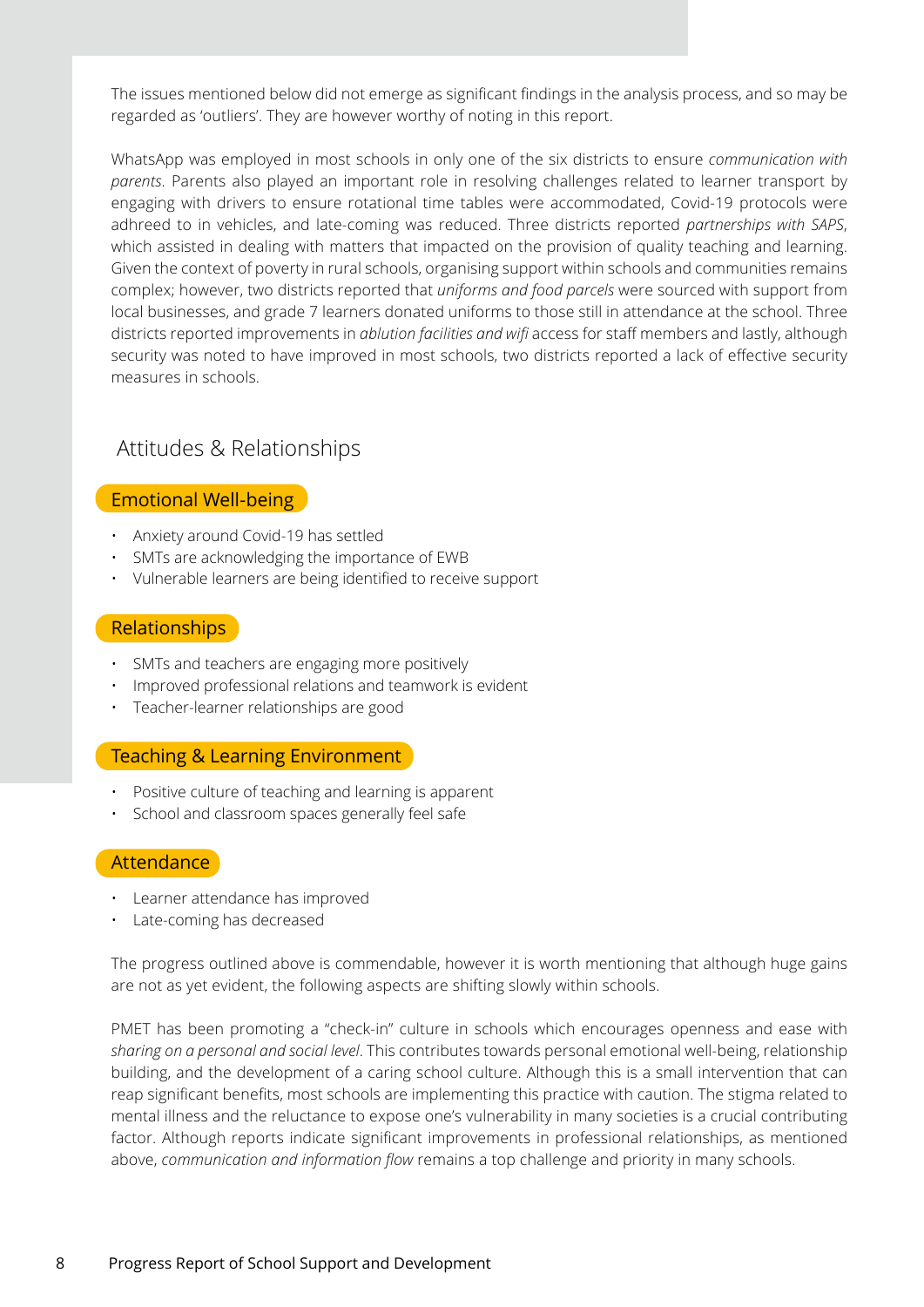## Teaching, Learning & Assessment

#### Planning and Preparation

- Lesson plans are available
- Lesson preparation is evident

#### Teaching Methodology

- LTSMs are varied and creative
- Teachers are developing more learner-centred classrooms
- Teachers are attempting more practical, hands-on approaches in the teaching of Mathematics

#### Assessment

- Assessment plans for the year exist
- Various forms of assessment are employed (tests, projects, orals, assignments, etc.)

#### Learner Diversity

- Learners have been identified for specialised support
- Support interventions for learners experiencing barriers to learning are monitored

#### English Across the Curriculum

- Teachers prioritise English as LOLT
- Reading is prioritised in the school

#### Curriculum Coverage

• CAPS and ATPs are followed

The progress clarified above in this category, teaching, learning and assessment is a significant achievement, given that this is the core purpose of schooling. Smaller successes are elucidated below, even though they did not emerge as significant in the data analysis process.

Some effort is being invested in *catch-up programmes* to assist with education recovery, with three districts progressing well. It is concerning that this is not being prioritised across all schools. Three districts report that many teachers have a deeper understanding of the importance of *reading in English*. There is a more concerted effort to implement a reading-centred approach in their teaching in order to facilitate the use of English across the curriculum. With only months remaining before the closure of the partnership, this aspect of support will receive priority attention. *Curriculum differentiation* is being implemented in classrooms in two districts in an effort to address learner diversity. Heightened effort will be invested in this area in 2022, with a strong focus on accommodating all cognitive levels in teaching, learning and assessment activities.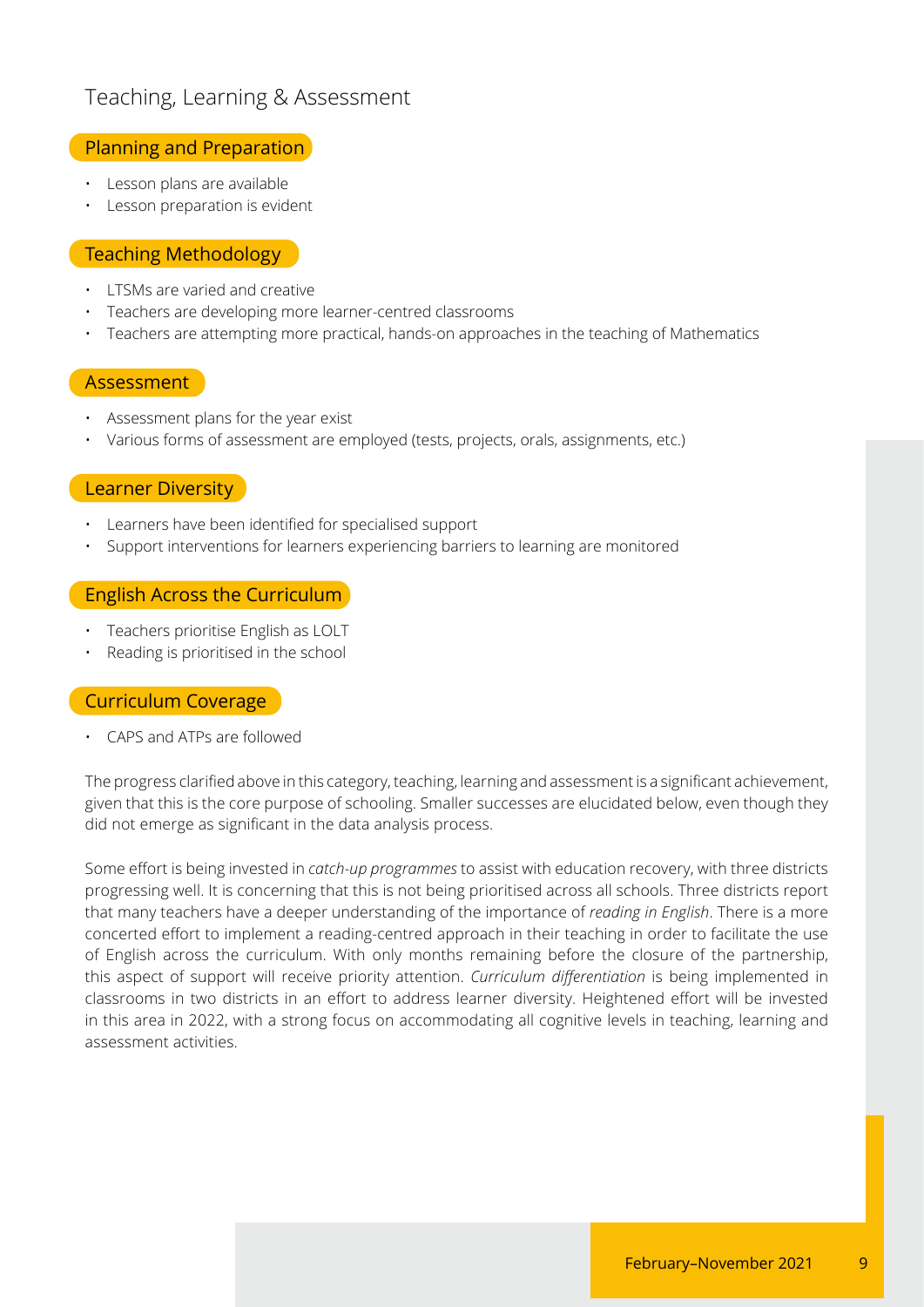## Leadership & Management

#### Roles & Responsibilities

• SMTs understand and implement roles and responsibilities as per Personnel Administrative Measures (PAM)

### Curriculum Management

- Lesson preparation is monitored
- Content coverage is tracked
- Pre- and post-moderation of assessment tasks is evident
- LTSMs are procured, delivered and distributed to learners

#### Planning

- School Improvement Plans (SIP) are revised
- Departmental (subjects/grades) management plans are in place
- Year plans have been established

#### Management of Staff

- Staff meetings are held and minutes are recorded
- Teacher portfolios are available

#### Administration

- Teaching and other duties are allocated to all staff
- Policies are all on file
- Files, minutes, communication books, registers and time tables are all organised

#### Covid-19

• Protocols are established and observed

The following issues were found to be less frequently apparent in reports from schools and districts, but are nevertheless important findings to note.

Three districts report that schools are focusing on the *implementation of Quality Management System (QMS)* as per DBE policy expectations. Others are following suit, but require considerable support in this regard. Apart from one district, schools generally have *no staff development programmes* in place. This raises many questions about how one can expect improvements in the quality of education provision if personal and professional development is not regarded as a priority in schools. Many schools are admittedly taking strides with curriculum management, however *classroom support visits* are not currently within the SMT repertoire in most schools. PMET is providing mentorship support, adopting an experiential learning approach to address this challenge.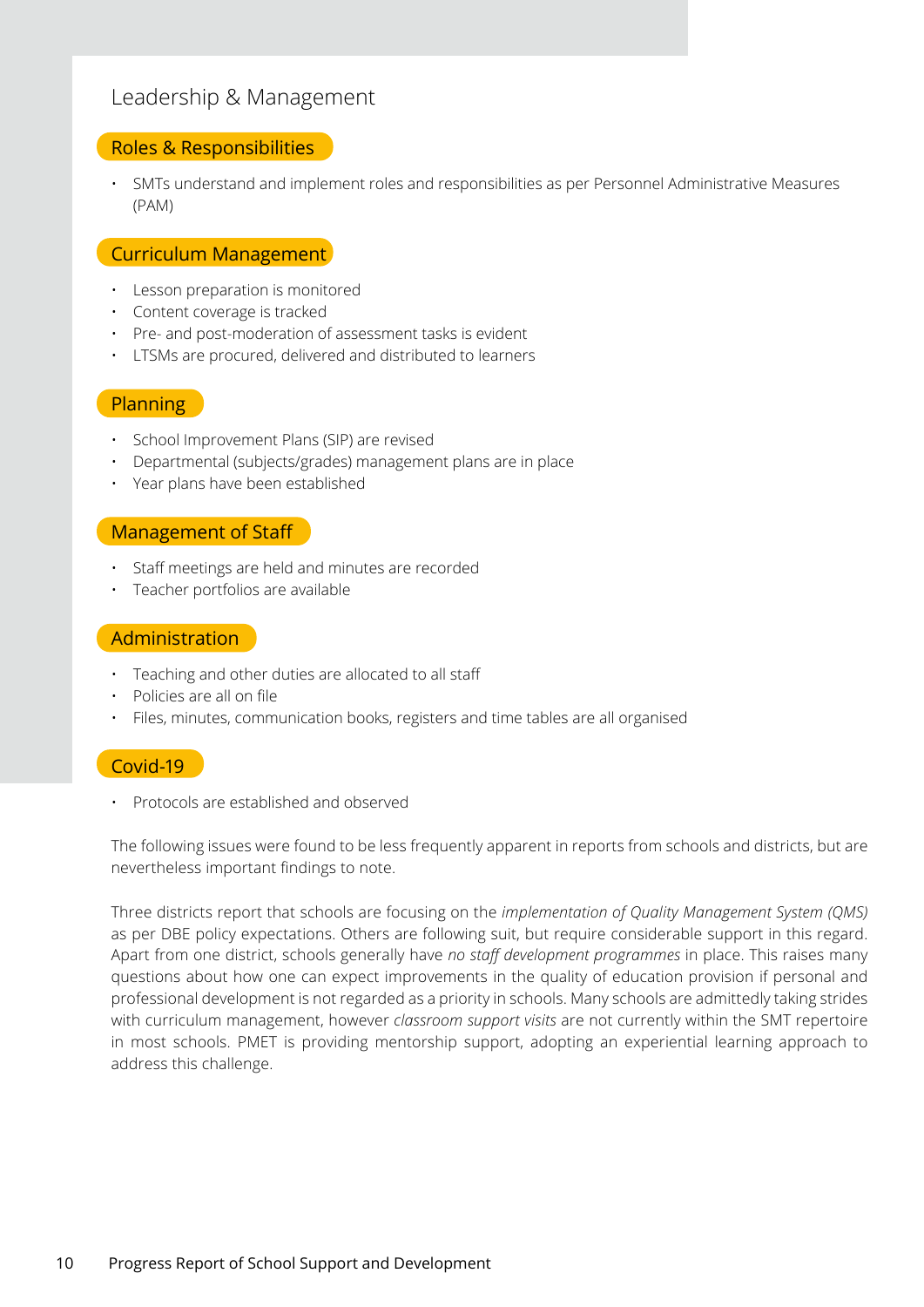# Conclusion

Having acknowledged significant progress in a number of areas across most schools in all six districts, there is a strong realisation that 2022 is a year of dedicated, intensified support provision with the aim of consolidation towards achieving sustainability.

As illustrated below, mentorship and classroom-based support will be prioritised in 2022, with workshops being conducted only where specific needs emerge. As regards areas of support, emotional well-being will remain a key focus and foundation for all development and support interventions. SMTs will be targeted to receive support to fulfil their leadership and management responsibilities, and all educators will be mentored to improve practices that will enhance teaching, learning and assessment within the classroom.

## 2022

|  | <b>Focus of Support provided</b> |  |
|--|----------------------------------|--|
|--|----------------------------------|--|

| <b>Leadership and Management</b> |                            |  |  |
|----------------------------------|----------------------------|--|--|
|                                  | Policy Implementation      |  |  |
| ✓                                | Curriculum Management      |  |  |
| ✓                                | Team Building              |  |  |
|                                  | Year Plans                 |  |  |
| ✓                                | Roles and Responsibilities |  |  |
|                                  | QMS                        |  |  |
|                                  | Induction of new SMT       |  |  |

| <b>Teaching, Learning and Assesment</b> |                                 |  |  |
|-----------------------------------------|---------------------------------|--|--|
| ✓                                       | Reading-centred                 |  |  |
| ✓                                       | Learner-centred (75%-25%)       |  |  |
| ✓                                       | Practical, hand-on approcahes   |  |  |
| ✓                                       | Lesson Planning and Preparation |  |  |
| ✓                                       | Maths content and pedagogy      |  |  |
| ✓                                       | Curriculum Differentiation      |  |  |
| ✓                                       | Blooms Taxoomy - use of CAPS    |  |  |
| ✓                                       | EAC/LOLT                        |  |  |
| ✓                                       | Gr. 12 motivation               |  |  |
| ✓                                       | Effective use of LTSMs          |  |  |

#### **EMOTIONAL WELL-BEING**



#### Nature of support

Given that 2022 is the final year of support provision to the selected 84 schools, emphasis will be placed on supporting teachers and SMT members to implement learnings gained over the last three years. An evidence-based approach will continue to be adopted thereby reaffirming PMET's commitment to action research. Monitoring and evaluation will continue with rigour in order to track the impact of the partnership which began in 2019. Just as PMET remains accountable as a support provider, role players in the school will be held accountable for the provision of quality education to learners who deserve nothing less.